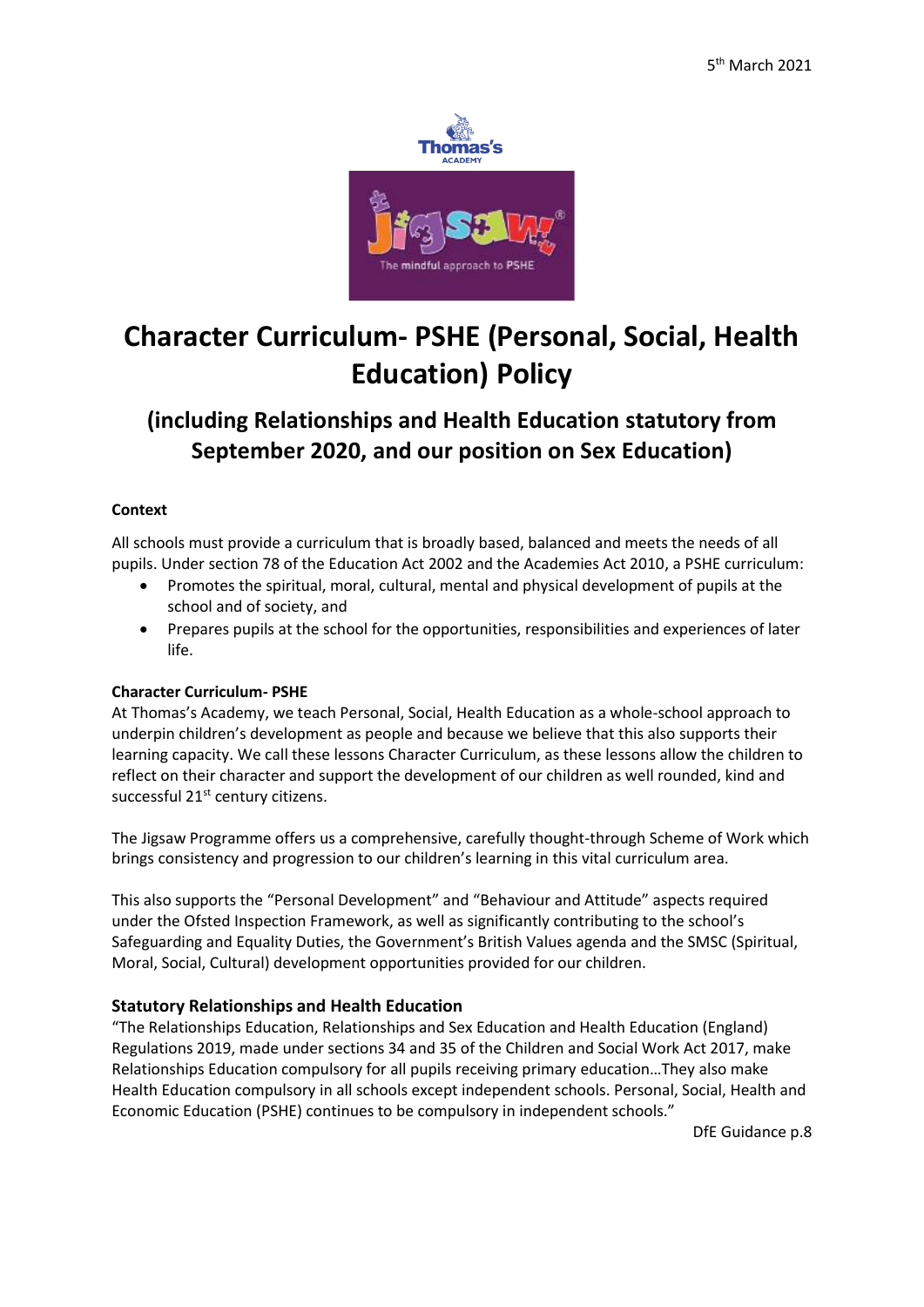"Today's children and young people are growing up in an increasingly complex world and living their lives seamlessly on and offline. This presents many positive and exciting opportunities, but also challenges and risks. In this environment, children and young people need to know how to be safe and healthy, and how to manage their academic, personal and social lives in a positive way."

"This is why we have made Relationships Education compulsory in all primary schools in England…as well as making Health Education compulsory in all state-funded schools."

"In primary schools, we want the subjects to put in place the key building blocks of healthy, respectful relationships, focusing on family and friendships, in all contexts, including online. This will sit alongside the essential understanding of how to be healthy."

"These subjects represent a huge opportunity to help our children and young people develop. The knowledge and attributes gained will support their own, and others' wellbeing and attainment and help young people to become successful and happy adults who make a meaningful contribution to society."

Secretary of State Foreword DfE Guidance 2019 p.4-5

"Schools are free to determine how to deliver the content set out in the DfE guidance 2019 in the context of a broad and balanced curriculum. Effective teaching in these subjects will ensure that core knowledge is broken down into units of manageable size and communicated clearly to pupils, in a carefully sequenced way, within a planned programme of lessons."

DfE Guidance p.8

"All schools must have in place a written policy for Relationships Education and RSE."

DfE Guidance p.11

Here, at Thomas's Academy we value Character Curriculum as one way to support children's development as human beings, to enable them to understand and respect who they are, to empower them with a voice and to equip them for life and learning.

We include the statutory Relationships and Health Education within our whole-school PSHE Programme.

To ensure progression and a spiral curriculum, we use Jigsaw, the mindful approach to PSHE, as our chosen teaching and learning programme and tailor it to your children's needs. The Jigsaw Content Overview, shows exactly how Jigsaw and therefore our school, meets the statutory Relationships and Health Education requirements.

This programme's complimentary update policy ensures we are always using the most up to date teaching materials and that our teachers are well-supported.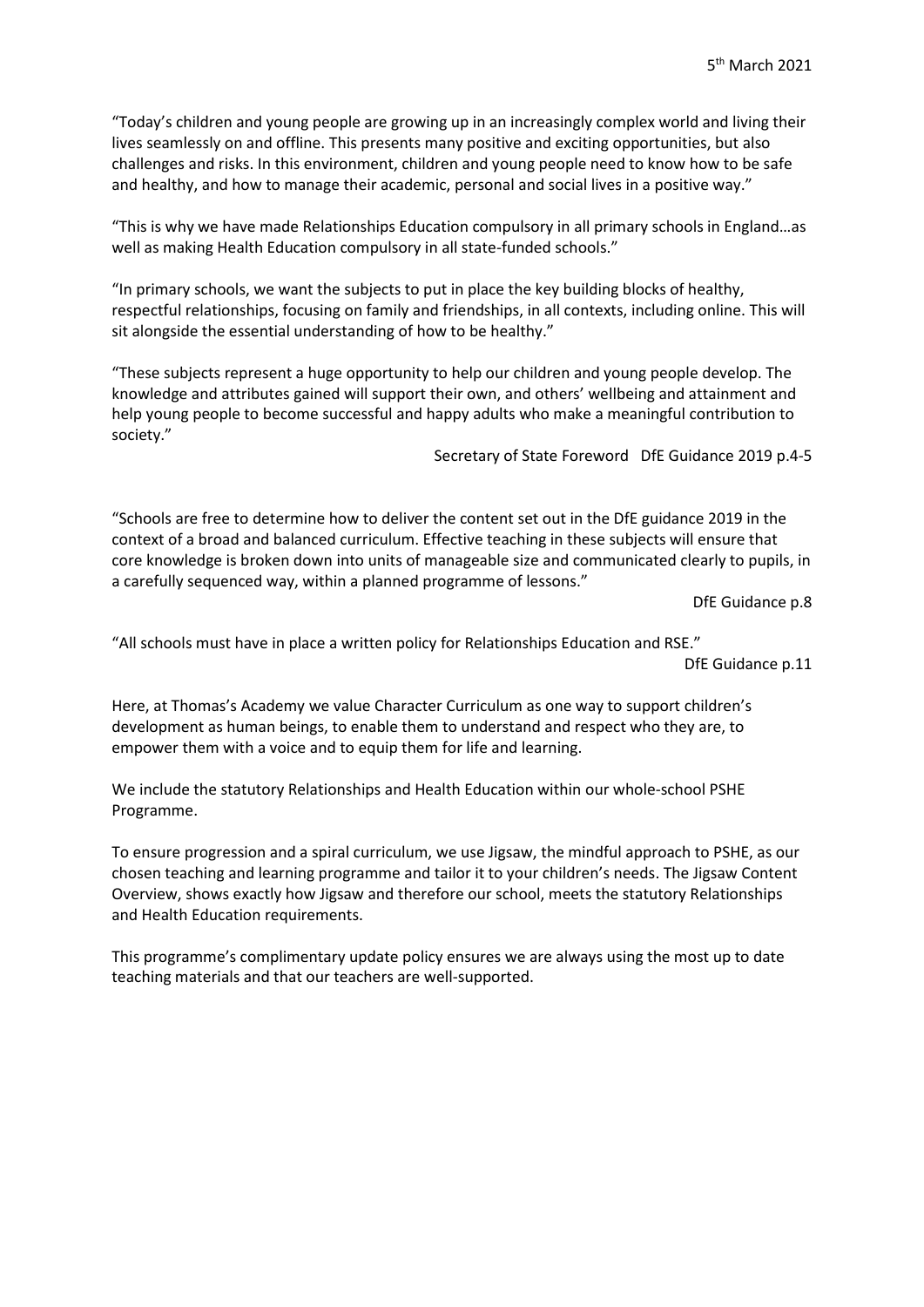Our PSHE policy is informed by existing DfE guidance:

- Keeping Children Safe in Education (statutory guidance)
- Respectful School Communities: Self Review and Signposting Tool (a tool to support a whole school approach that promotes respect and discipline)
- Behaviour and Discipline in Schools (advice for schools, including advice for appropriate behaviour between pupils)
- Equality Act 2010 and schools
- SEND code of practice: 0 to 25 years (statutory guidance)
- Alternative Provision (statutory guidance)
- Mental Health and Behaviour in Schools (advice for schools)
- Preventing and Tackling Bullying (advice for schools, including advice on cyberbullying)
- Sexual violence and sexual harassment between children in schools (advice for schools)
- The Equality and Human Rights Commission Advice and Guidance (provides advice on avoiding discrimination in a variety of educational contexts)
- Promoting Fundamental British Values as part of SMSC in schools (guidance for maintained schools on promoting basic important British values as part of pupils' spiritual, moral, social and cultural (SMSC)
- SMSC requirements for independent schools (guidance for independent schools on how they should support pupils' spiritual, moral, social and cultural development).

The Jigsaw Programme is aligned to the PSHE Association Programmes of Study for PSHE.

#### **What do we teach when and who teaches it?**

#### **Whole-school approach**

Jigsaw covers all areas of PSHE (Character Curriculum) for the primary phase including statutory Relationships and Health Education. The table below gives the learning theme of each of the six Puzzles (units) and these are taught across the school; the learning deepens and broadens every year.

| <b>Term</b> | <b>Puzzle (Unit)</b>      | Content                                                                                                                                |
|-------------|---------------------------|----------------------------------------------------------------------------------------------------------------------------------------|
| Autumn 1:   | Being Me in My<br>World   | Includes understanding my own identity and how I fit well in<br>the class, school and global community. Jigsaw Charter<br>established. |
| Autumn 2:   | Celebrating<br>Difference | Includes anti-bullying (cyber and homophobic bullying<br>included) and understanding                                                   |
| Spring 1:   | Dreams and Goals          | Includes goal-setting, aspirations, who do I want to become<br>and what would I like to do for work and to contribute to<br>society    |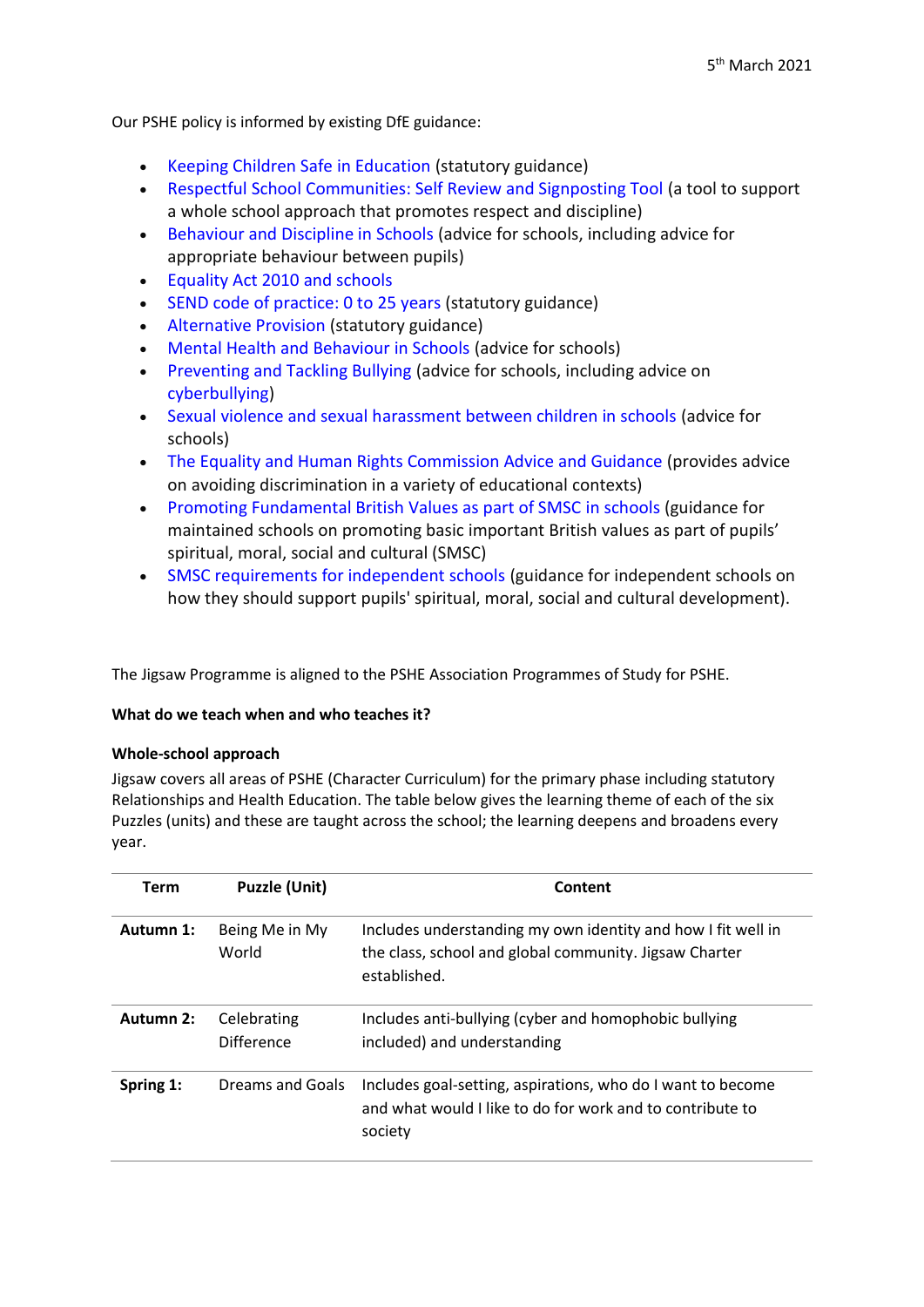| Spring 2: | <b>Healthy Me</b> | Includes drugs and alcohol education, self-esteem and<br>confidence as well as healthy lifestyle choices, sleep, nutrition,<br>rest and exercise |
|-----------|-------------------|--------------------------------------------------------------------------------------------------------------------------------------------------|
| Summer 1: | Relationships     | Includes understanding friendship, family and other<br>relationships, conflict resolution and communication skills,<br>bereavement and loss      |
| Summer 2: | Changing Me       | Includes Relationships and Sex Education in the context of<br>coping positively with change                                                      |

At Thomas's Academy we allocate one hour to PSHE (Character Curriculum) each week in order to teach the PSHE knowledge and skills in a developmental and age-appropriate way.

These explicit lessons are reinforced and enhanced in many ways:

Assemblies and collective worship, praise and reward system, Learning Charter, through relationships child to child, adult to child and adult to adult across the school. We aim to 'live' what is learnt and apply it to everyday situations in the school community.

Class teachers deliver the weekly lessons to their own classes.

# **Relationships Education**

#### *What does the DfE statutory guidance on Relationships Education expect children to know by the time they leave primary school?*

Relationships Education in primary schools will cover 'Families and people who care for me', 'Caring friendships', 'Respectful relationships', 'Online relationships', and 'Being safe'.

The expected outcomes for each of these elements can be found further on in this policy.

It is important to explain that whilst the Relationships unit in Jigsaw covers most of the statutory Relationships Education, some of the outcomes are also taught elsewhere in Jigsaw e.g. the Celebrating Difference unit helps children appreciate that there are many types of family composition and that each is important to the children involved. This holistic approach ensures the learning is reinforced through the year and across the curriculum.

# **Health Education**

#### *What does the DfE statutory guidance on Health Education expect children to know by the time they leave primary school?*

Health Education in primary schools will cover 'Mental wellbeing', 'Internet safety and harms', 'Physical health and fitness', 'Healthy eating', 'Drugs, alcohol and tobacco', 'Health and prevention', 'Basic First Aid', 'Changing adolescent body'.

The expected outcomes for each of these elements can be found further on in this policy.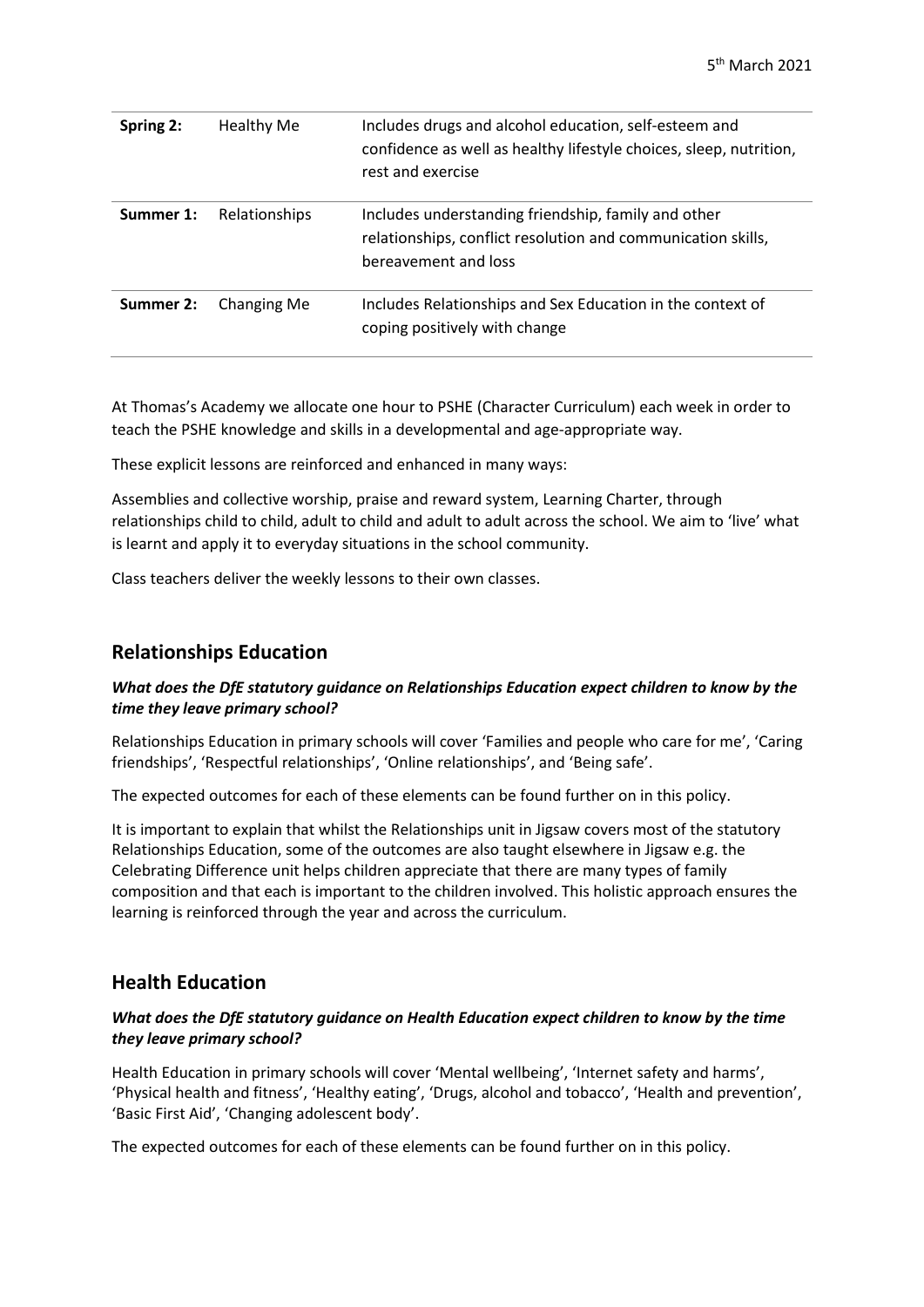It is important to explain that whilst the Healthy Me unit in Jigsaw covers most of the statutory Health Education, some of the outcomes are taught elsewhere in Jigsaw e.g. emotional and mental health is nurtured every lesson through the Calm me time, social skills are grown every lesson through the Connect us activity and respect is enhanced through the use of the Jigsaw Charter.

Also, teaching children about puberty is now a statutory requirement which sits within the Health Education part of the DfE guidance within the 'Changing adolescent body' strand, and in Jigsaw this is taught as part of the Changing Me unit.

# **Sex Education**

The DfE Guidance 2019 (p.23) recommends that all primary schools 'have a sex education programme tailored to the age and the physical and emotional maturity of the pupils.

However, 'Sex Education is not compulsory in primary schools. (p. 23)

Schools are to determine the content of sex education at primary school. Sex education 'should ensure that both boys and girls are prepared for the changes that adolescence brings and – drawing on knowledge of the human life cycle set out in the national curriculum for science - how a baby is conceived and born'.

At Thomas's Academy, we believe children should understand the facts about human reproduction before they leave primary school and we intend to teach it as part of PSHE (Character Curriculum), in which case parents have the right to withdraw their child for these lessons only.

# **Parents' right to request their child be excused from Sex Education**

"Parents have the right to request that their child be withdrawn from some or all of sex education delivered as part of statutory Relationships and Sex Education" DfE Guidance p.17

At Thomas's Academy, puberty is taught as a statutory requirement of Health Education and covered by our Jigsaw PSHE Programme in the 'Changing Me' unit. We conclude that sex education refers to Human Reproduction, and therefore inform parents of their right to request their child be withdrawn from the PSHE (Character Curriculum) lessons that explicitly teach this i.e. the Jigsaw Changing Me Puzzle (unit) e.g.

Year 5, Lesson 2 (Having a baby)

Year 6, Lesson 4 (Conception)

The school will inform parents of this right by writing to parents before the May half term, before the Changing Me unit is taught.

# **Monitoring and Review**

The Curriculum Committee of the governing body monitors this policy on an annual basis. This committee reports its findings and recommendations to the full governing body, as necessary, if the policy needs modification. The Curriculum Committee gives serious consideration to any comments from parents about the PSHE (RSHE) programme, and makes a record of all such comments. Governors scrutinise and ratify teaching materials to check they are in accordance with the school's ethos.

**Equality**

**This policy will inform the school's Equalities Plan.**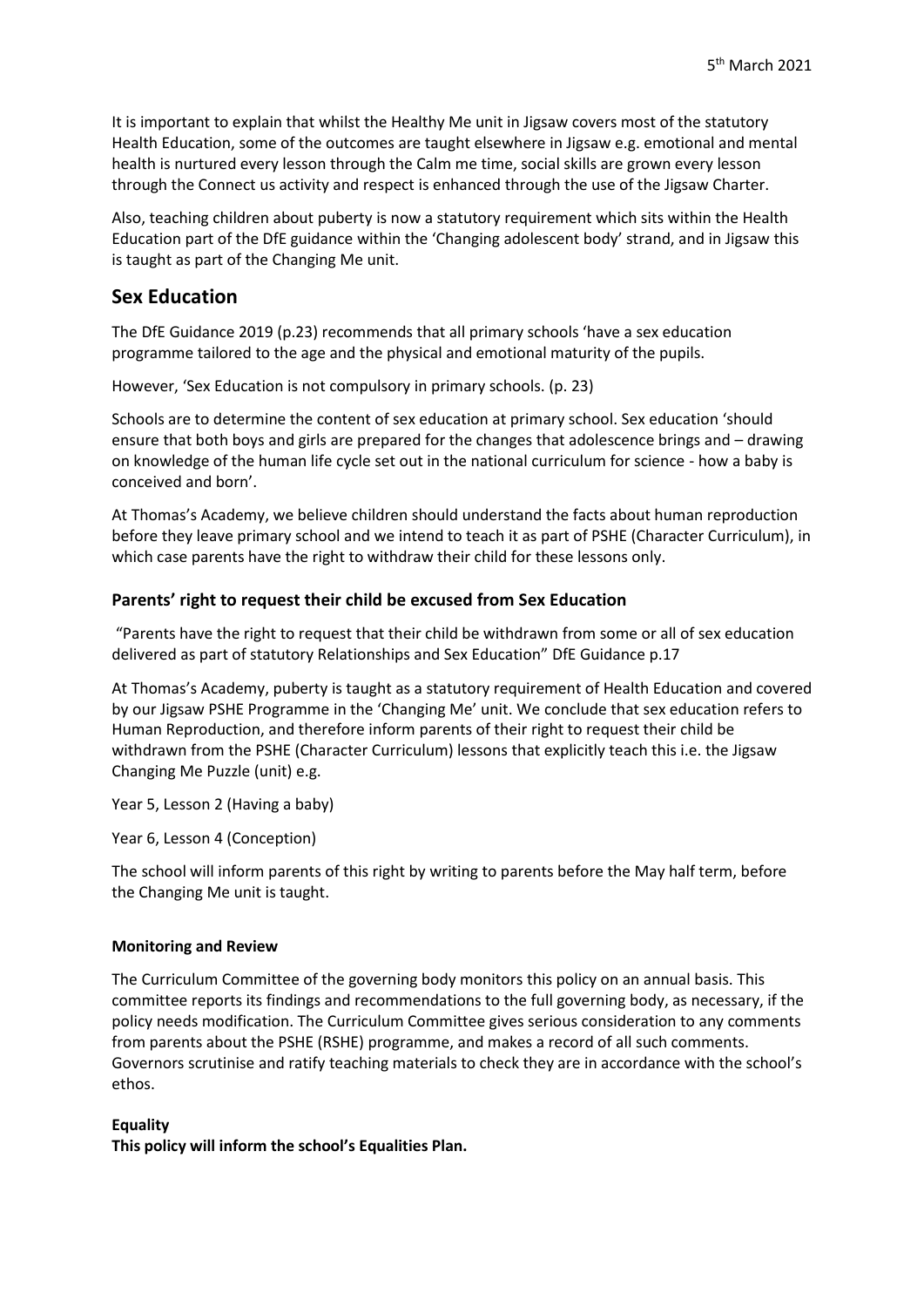The DfE Guidance 2019 (p. 15) states, "Schools should ensure that the needs of all pupils are appropriately met, and that all pupils understand the importance of equality and respect. Schools must ensure they comply with the relevant provisions of the Equality Act 2010 under which sexual orientation and gender reassignment are amongst the protected characteristics…

At the point at which schools consider it appropriate to teach their pupils about LGBT (Lesbian, Gay, Bisexual, Transgender), they should ensure this content is fully integrated into their programmes of study for this area of the curriculum rather than delivered as a stand-alone unit or lesson. Schools are free to determine how they do this, and we expect all pupils to have been taught LGBT content at a timely point as part of this area of the curriculum".

At Thomas's Academy we promote respect for all and value every individual child. We also respect the right of our children, their families and our staff, to hold beliefs, religious or otherwise, and understand that sometimes these may be in tension with our approach to some aspects of Relationships, Health and Sex Education.

For further explanation as to how we approach LGBT relationships in the PSHE (RSHE) Programme please see:

'Including and valuing all children. What does Jigsaw teach about LGBTQ relationships?' (Available on our website)

See below for the expectations from the DfE of what children should learn in Relationships and Health Education before finishing primary school.

# **Policy Review**

This policy is reviewed annually.

| This policy will be reviewed at least every year                                               |     |  |  |
|------------------------------------------------------------------------------------------------|-----|--|--|
| <sup>1</sup> Clare James, using Jigsaw scheme and DfE as a guide<br>Created: March 2021<br>Bv: |     |  |  |
| Next Review: March 2022                                                                        | By: |  |  |

Documents needed to explain this policy:

- Thomas's Academy PSHE Content Overview (available on Academy website)
- Including and valuing all children. What does Jigsaw teach about LGBTQ relationships? (available on Academy website)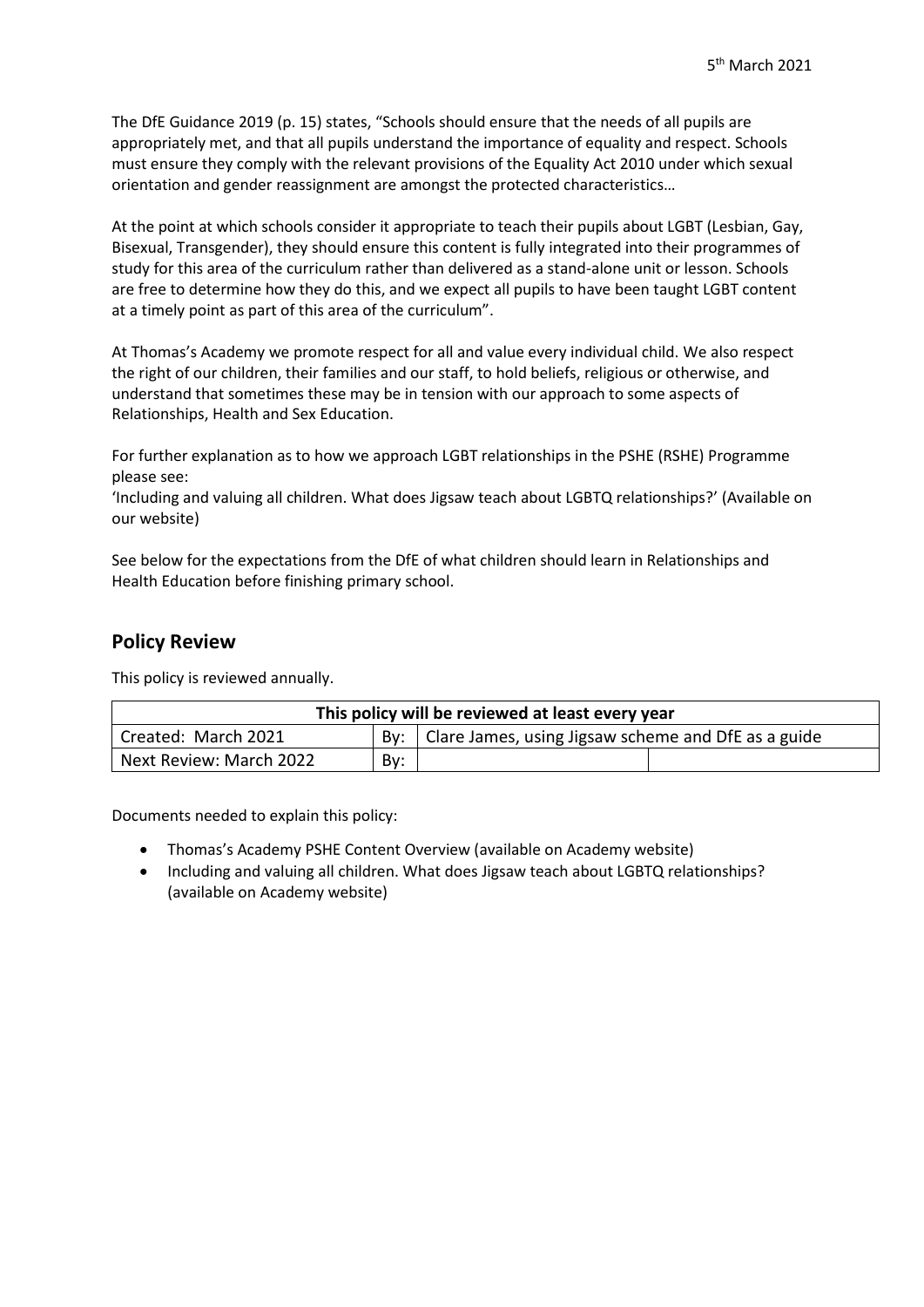

# **Relationships Education in Primary schools – DfE Guidance 2019**

The focus in primary school should be on teaching the fundamental building blocks and characteristics of positive relationships, with particular reference to friendships, family relationships, and relationships with other children and with adults. The references R3/H5 etc can be cross-referenced on the Jigsaw mapping documents and Puzzle Maps to show which lessons throughout Jigsaw contribute to which statutory outcomes. All statutory outcomes are covered in the Jigsaw 3-11 Programme.

The guidance states that, by the end of primary school:

|                                                  | Pupils should know                                                                                                                                                                                                                                                                                                                                                                                                                                                                                                                                                                                                                                                                                                                                                                                                                                                                                                                                                                                                                                                                                                                                                                                                                                                                                                                                                                 | How Jigsaw provides the solution                                                                                                                           |
|--------------------------------------------------|------------------------------------------------------------------------------------------------------------------------------------------------------------------------------------------------------------------------------------------------------------------------------------------------------------------------------------------------------------------------------------------------------------------------------------------------------------------------------------------------------------------------------------------------------------------------------------------------------------------------------------------------------------------------------------------------------------------------------------------------------------------------------------------------------------------------------------------------------------------------------------------------------------------------------------------------------------------------------------------------------------------------------------------------------------------------------------------------------------------------------------------------------------------------------------------------------------------------------------------------------------------------------------------------------------------------------------------------------------------------------------|------------------------------------------------------------------------------------------------------------------------------------------------------------|
| <b>Families and</b><br>people who<br>care for me | R1 that families are important for children growing up because they can give love, security<br>and stability.<br>R2 the characteristics of healthy family life, commitment to each other, including in times<br>of difficulty, protection and care for children and other family members, the importance of<br>spending time together and sharing each other's lives.<br>R3 that others' families, either in school or in the wider world, sometimes look different<br>from their family, but that they should respect those differences and know that other<br>children's families are also characterised by love and care.<br>R4 that stable, caring relationships, which may be of different types, are at the heart of<br>happy families, and are important for children's security as they grow up.<br>R5 that marriage represents a formal and legally recognised commitment of two people to<br>each other which is intended to be lifelong (Marriage in England and Wales is available to<br>both opposite sex and same sex couples. The Marriage (Same Sex Couples) Act 2013<br>extended marriage to same sex couples in England and Wales. The ceremony through<br>which a couple get married may be civil or religious).<br>R6 how to recognise if family relationships are making them feel unhappy or unsafe, and<br>how to seek help or advice from others if needed | All of these aspects are covered in<br>lessons within the Puzzles<br>Relationships<br>Changing Me<br><b>Celebrating Difference</b><br>Being Me in My World |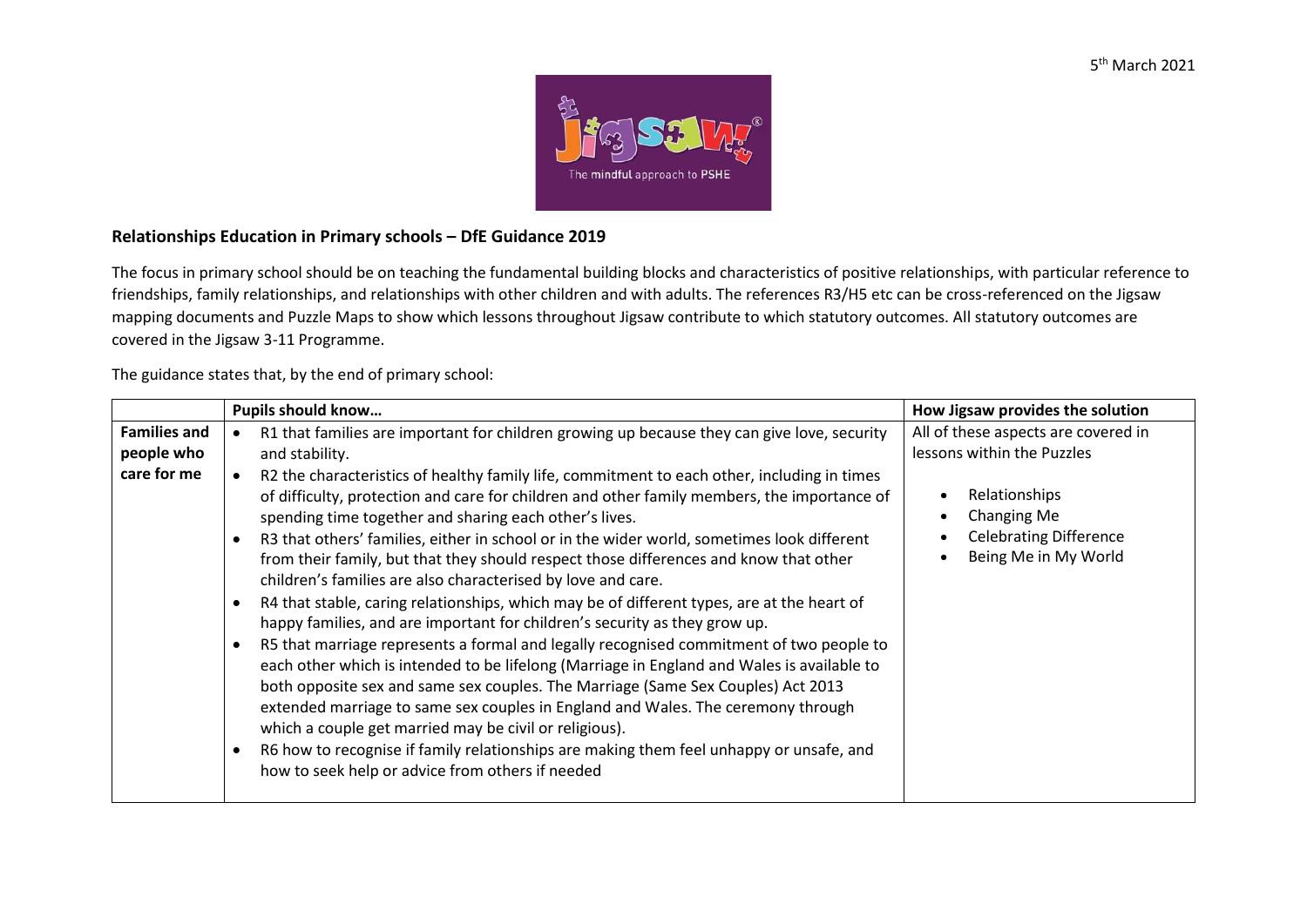| Caring        | $\bullet$ | R7 how important friendships are in making us feel happy and secure, and how people           |                                     |
|---------------|-----------|-----------------------------------------------------------------------------------------------|-------------------------------------|
| friendships   |           | choose and make friends                                                                       |                                     |
|               | $\bullet$ | R8 the characteristics of friendships, including mutual respect, truthfulness,                |                                     |
|               |           | trustworthiness, loyalty, kindness, generosity, trust, sharing interests and experiences and  |                                     |
|               |           | support with problems and difficulties                                                        |                                     |
|               | $\bullet$ | R9 that healthy friendships are positive and welcoming towards others and do not make         |                                     |
|               |           | others feel lonely or excluded                                                                |                                     |
|               | $\bullet$ | R10 that most friendships have ups and downs, and that these can often be worked              |                                     |
|               |           | through so that the friendship is repaired or even strengthened, and that resorting to        |                                     |
|               |           | violence is never right                                                                       |                                     |
|               | $\bullet$ | R11 how to recognise who to trust and who not to trust, how to judge when a friendship is     |                                     |
|               |           | making them feel unhappy or uncomfortable, managing conflict, how to manage these             |                                     |
|               |           | situations and how to seek help and advice from others, if needed                             |                                     |
| Respectful    | $\bullet$ | R12 the importance of respecting others, even when they are very different from them (for     |                                     |
| relationships |           | example, physically, in character, personality or backgrounds), or make different choices or  |                                     |
|               |           | have different preferences or beliefs                                                         |                                     |
|               | $\bullet$ | R13 practical steps they can take in a range of different contexts to improve or support      |                                     |
|               |           | respectful relationships                                                                      |                                     |
|               | $\bullet$ | R14 the conventions of courtesy and manners                                                   |                                     |
|               | $\bullet$ | R15 the importance of self-respect and how this links to their own happiness                  |                                     |
|               | $\bullet$ | R16 that in school and in wider society they can expect to be treated with respect by         |                                     |
|               |           | others, and that in turn they should show due respect to others, including those in           |                                     |
|               |           | positions of authority                                                                        |                                     |
|               | $\bullet$ | R17 about different types of bullying (including cyberbullying), the impact of bullying,      |                                     |
|               |           | responsibilities of bystanders (primarily reporting bullying to an adult) and how to get help |                                     |
|               | $\bullet$ | R18 what a stereotype is, and how stereotypes can be unfair, negative or destructive          |                                     |
|               | $\bullet$ | R19 the importance of permission-seeking and giving in relationships with friends, peers      |                                     |
|               |           | and adults                                                                                    |                                     |
| Online        | $\bullet$ | R20 that people sometimes behave differently online, including by pretending to be            | All of these aspects are covered in |
| relationships |           | someone they are not.                                                                         | lessons within the Puzzles          |
|               | $\bullet$ | R21 that the same principles apply to online relationships as to face-to-face relationships,  |                                     |
|               |           | including the importance of respect for others online including when we are anonymous.        | Relationships<br>$\bullet$          |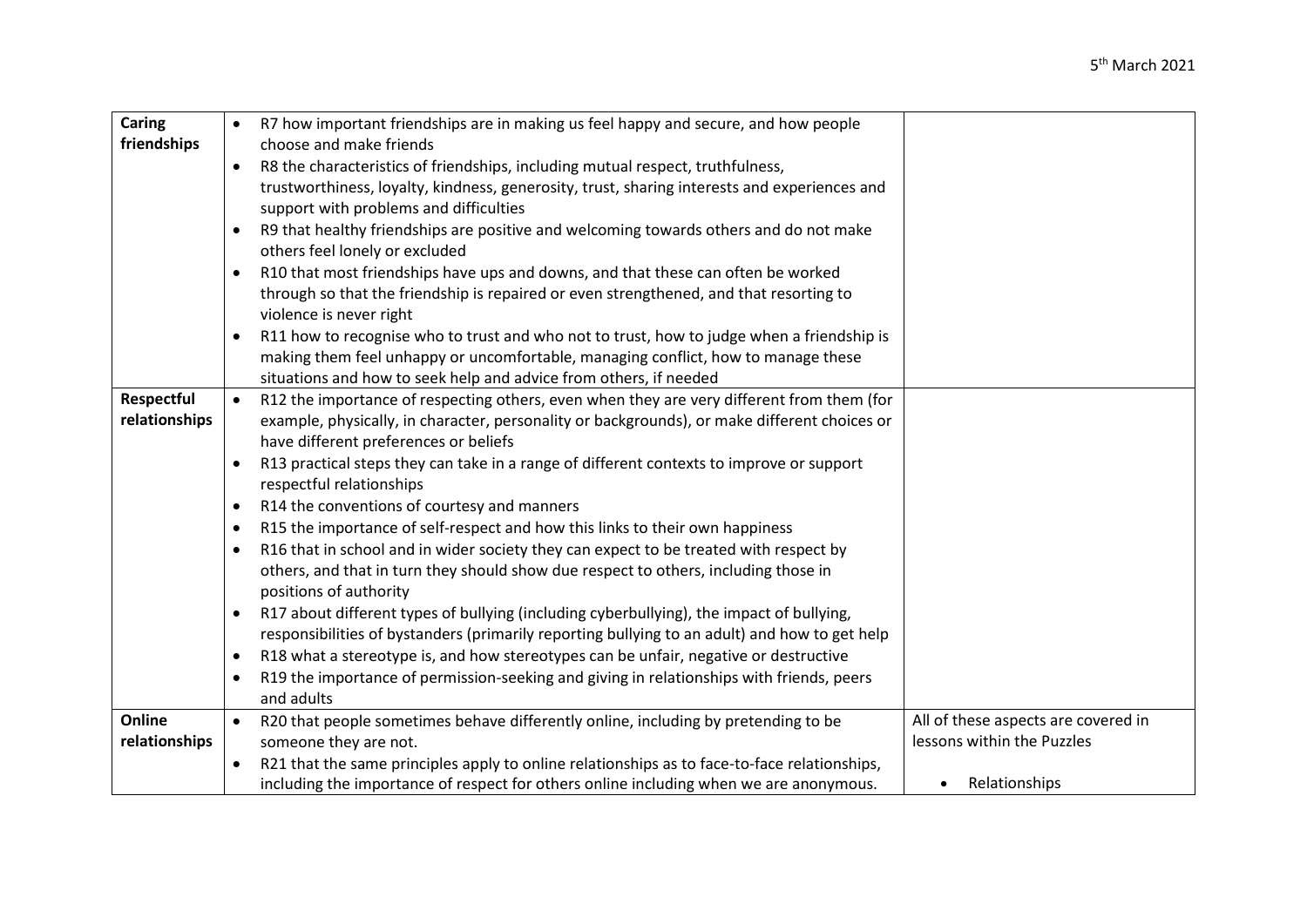|                   | R22 the rules and principles for keeping safe online, how to recognise risks, harmful<br>content and contact, and how to report them.<br>R23 how to critically consider their online friendships and sources of information including<br>awareness of the risks associated with people they have never met.<br>R24 how information and data is shared and used online.<br>$\bullet$                                                                                                                                                                                                                                                                                                                                                                                                                                                                                                                                                                                                                                      | Changing Me<br><b>Celebrating Difference</b>                                                                                       |
|-------------------|--------------------------------------------------------------------------------------------------------------------------------------------------------------------------------------------------------------------------------------------------------------------------------------------------------------------------------------------------------------------------------------------------------------------------------------------------------------------------------------------------------------------------------------------------------------------------------------------------------------------------------------------------------------------------------------------------------------------------------------------------------------------------------------------------------------------------------------------------------------------------------------------------------------------------------------------------------------------------------------------------------------------------|------------------------------------------------------------------------------------------------------------------------------------|
| <b>Being safe</b> | R25what sorts of boundaries are appropriate in friendships with peers and others<br>(including in a digital context).<br>R26 about the concept of privacy and the implications of it for both children and adults;<br>٠<br>including that it is not always right to keep secrets if they relate to being safe.<br>R27 that each person's body belongs to them, and the differences between appropriate<br>$\bullet$<br>and inappropriate or unsafe physical, and other, contact.<br>R28 how to respond safely and appropriately to adults they may encounter (in all contexts,<br>٠<br>including online) whom they do not know.<br>R29 how to recognise and report feelings of being unsafe or feeling bad about any adult.<br>$\bullet$<br>R30 how to ask for advice or help for themselves or others, and to keep trying until they<br>are heard,<br>R31 how to report concerns or abuse, and the vocabulary and confidence needed to do so.<br>٠<br>R32 where to get advice e.g. family, school and/or other sources. | All of these aspects are covered in<br>lessons within the Puzzles<br>Relationships<br>Changing Me<br><b>Celebrating Difference</b> |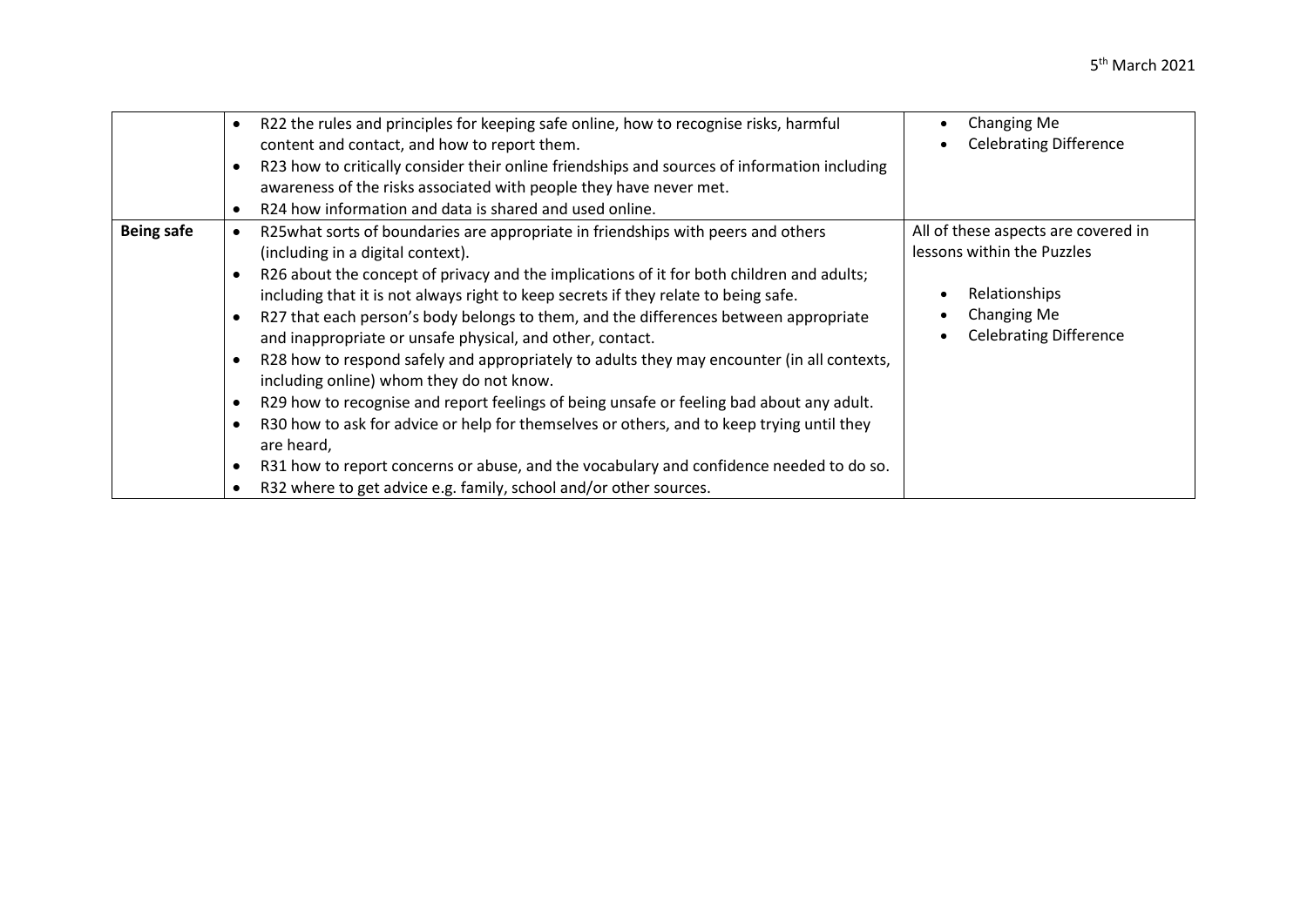# **Physical health and mental well-being education in Primary schools – DfE Guidance**

The focus in primary school should be on teaching the characteristics of good physical health and mental wellbeing. Teachers should be clear that mental well-being is a normal part of daily life, in the same way as physical health.

By the end of primary school:

|                         | <b>Pupils should know</b>                                                                                                                                                                                                                                                                                                                                                                                                                                                                                                                                                                                                                                                                                                                                                                                                                                                                                                                                                                                                                                                                                                                                                                                                                                     | How Jigsaw provides the solution                                                                                                                                                               |
|-------------------------|---------------------------------------------------------------------------------------------------------------------------------------------------------------------------------------------------------------------------------------------------------------------------------------------------------------------------------------------------------------------------------------------------------------------------------------------------------------------------------------------------------------------------------------------------------------------------------------------------------------------------------------------------------------------------------------------------------------------------------------------------------------------------------------------------------------------------------------------------------------------------------------------------------------------------------------------------------------------------------------------------------------------------------------------------------------------------------------------------------------------------------------------------------------------------------------------------------------------------------------------------------------|------------------------------------------------------------------------------------------------------------------------------------------------------------------------------------------------|
| <b>Mental wellbeing</b> | H1 that mental wellbeing is a normal part of daily life, in the same way as<br>$\bullet$<br>physical health.<br>H2 that there is a normal range of emotions (e.g. happiness, sadness,<br>$\bullet$<br>anger, fear, surprise, nervousness) and scale of emotions that all humans<br>experience in relation to different experiences and situations.<br>H3 how to recognise and talk about their emotions, including having a<br>varied vocabulary of words to use when talking about their own and<br>others' feelings.<br>H4 how to judge whether what they are feeling and how they are<br>behaving is appropriate and proportionate.<br>H5 the benefits of physical exercise, time outdoors, community<br>$\bullet$<br>participation, voluntary and service-based activity on mental well-being<br>and happiness.<br>H6 simple self-care techniques, including the importance of rest, time<br>$\bullet$<br>spent with friends and family and the benefits of hobbies and interests.<br>H7 isolation and loneliness can affect children and that it is very<br>$\bullet$<br>important for children to discuss their feelings with an adult and seek<br>support.<br>H8 that bullying (including cyberbullying) has a negative and often lasting<br>$\bullet$ | All of these aspects are covered in lessons within<br>the Puzzles<br><b>Healthy Me</b><br>Relationships<br>$\bullet$<br>Changing Me<br>$\bullet$<br><b>Celebrating Difference</b><br>$\bullet$ |
|                         | impact on mental well-being.                                                                                                                                                                                                                                                                                                                                                                                                                                                                                                                                                                                                                                                                                                                                                                                                                                                                                                                                                                                                                                                                                                                                                                                                                                  |                                                                                                                                                                                                |
|                         | H9 where and how to seek support (including recognising the triggers for<br>$\bullet$<br>seeking support), including whom in school they should speak to if they<br>are worried about their own or someone else's mental well-being or<br>ability to control their emotions (including issues arising online).                                                                                                                                                                                                                                                                                                                                                                                                                                                                                                                                                                                                                                                                                                                                                                                                                                                                                                                                                |                                                                                                                                                                                                |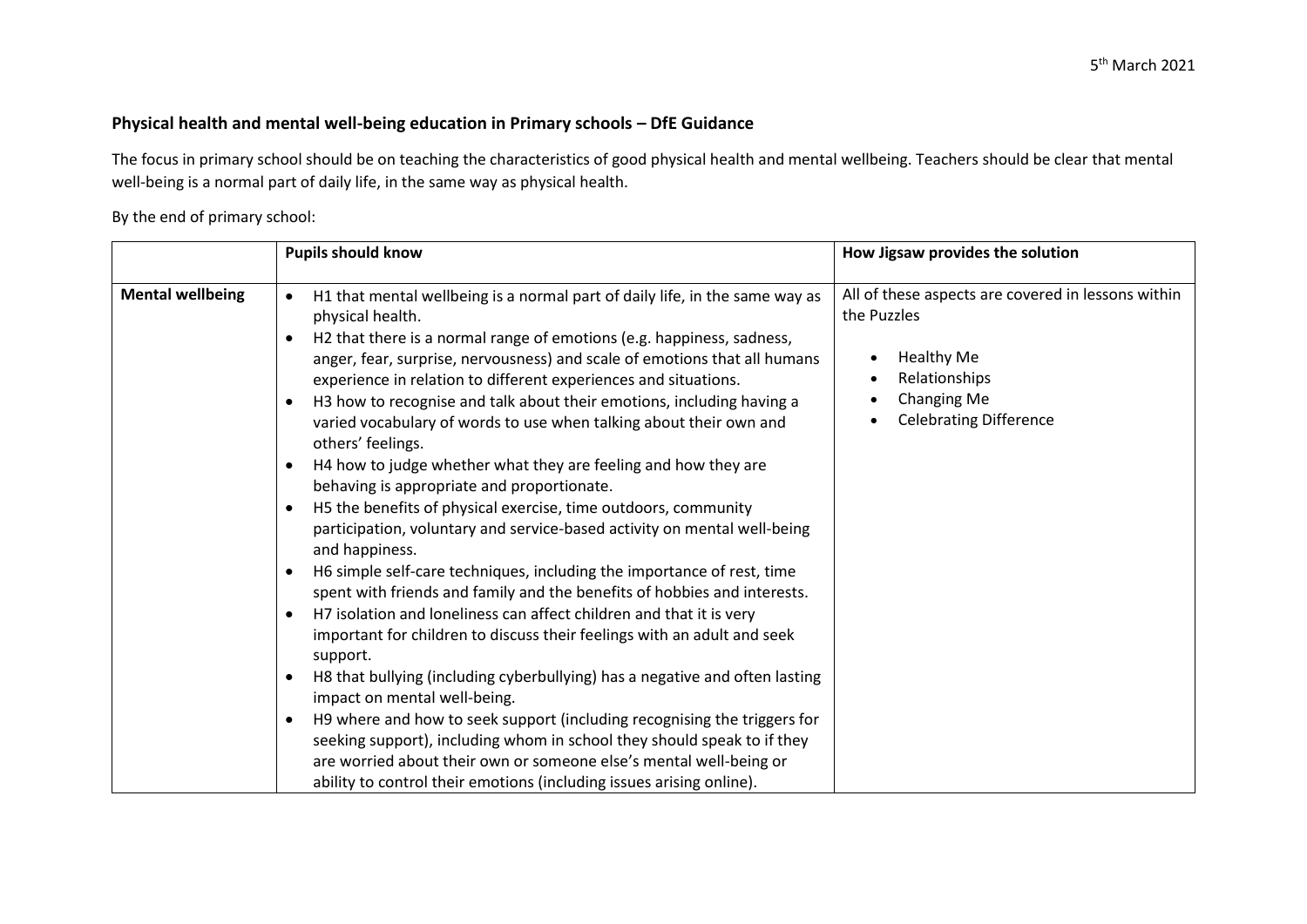|                                       | H10 it is common for people to experience mental ill health. For many                                                                                                                                                                                                                                                                                                                                                                                                                                                                                                                                                                                                                                                                                                                                                                                                                                   |                                                                                                         |
|---------------------------------------|---------------------------------------------------------------------------------------------------------------------------------------------------------------------------------------------------------------------------------------------------------------------------------------------------------------------------------------------------------------------------------------------------------------------------------------------------------------------------------------------------------------------------------------------------------------------------------------------------------------------------------------------------------------------------------------------------------------------------------------------------------------------------------------------------------------------------------------------------------------------------------------------------------|---------------------------------------------------------------------------------------------------------|
|                                       | people who do, the problems can be resolved if the right support is made                                                                                                                                                                                                                                                                                                                                                                                                                                                                                                                                                                                                                                                                                                                                                                                                                                |                                                                                                         |
|                                       |                                                                                                                                                                                                                                                                                                                                                                                                                                                                                                                                                                                                                                                                                                                                                                                                                                                                                                         |                                                                                                         |
| Internet safety and<br>harms          | available, especially if accessed early enough.<br>H11 that for most people the internet is an integral part of life and has<br>$\bullet$<br>many benefits.<br>H12 about the benefits of rationing time spent online, the risks of<br>$\bullet$<br>excessive time spent on electronic devices and the impact of positive and<br>negative content online on their own and others' mental and physical<br>wellbeing.<br>H13 how to consider the effect of their online actions on others and<br>$\bullet$<br>knowhow to recognise and display respectful behaviour online and the<br>importance of keeping personal information private.<br>H14 why social media, some computer games and online gaming, for<br>$\bullet$<br>example, are age restricted.<br>H15 that the internet can also be a negative place where online abuse,<br>trolling, bullying and harassment can take place, which can have a | All of these aspects are covered in lessons within<br>the Puzzles<br>Relationships<br><b>Healthy Me</b> |
|                                       | negative impact on mental health.<br>H16 how to be a discerning consumer of information online including<br>understanding that information, including that from search engines, is<br>ranked, selected and targeted.<br>H17 where and how to report concerns and get support with issues<br>online.                                                                                                                                                                                                                                                                                                                                                                                                                                                                                                                                                                                                     |                                                                                                         |
| <b>Physical health and</b><br>fitness | H18 the characteristics and mental and physical benefits of an active<br>$\bullet$<br>lifestyle.<br>H19 the importance of building regular exercise into daily and weekly<br>routines and how to achieve this; for example, walking or cycling to<br>school, a daily active mile or other forms of regular, vigorous exercise.<br>H20 the risks associated with an inactive lifestyle (including obesity).<br>$\bullet$<br>H21 how and when to seek support including which adults to speak to in<br>school if they are worried about their health.                                                                                                                                                                                                                                                                                                                                                     | All of these aspects are covered in lessons within<br>the Puzzles<br><b>Healthy Me</b>                  |
| <b>Healthy eating</b>                 | H22 what constitutes a healthy diet (including understanding calories and<br>$\bullet$<br>other nutritional content).                                                                                                                                                                                                                                                                                                                                                                                                                                                                                                                                                                                                                                                                                                                                                                                   | All of these aspects are covered in lessons within<br>the Puzzles                                       |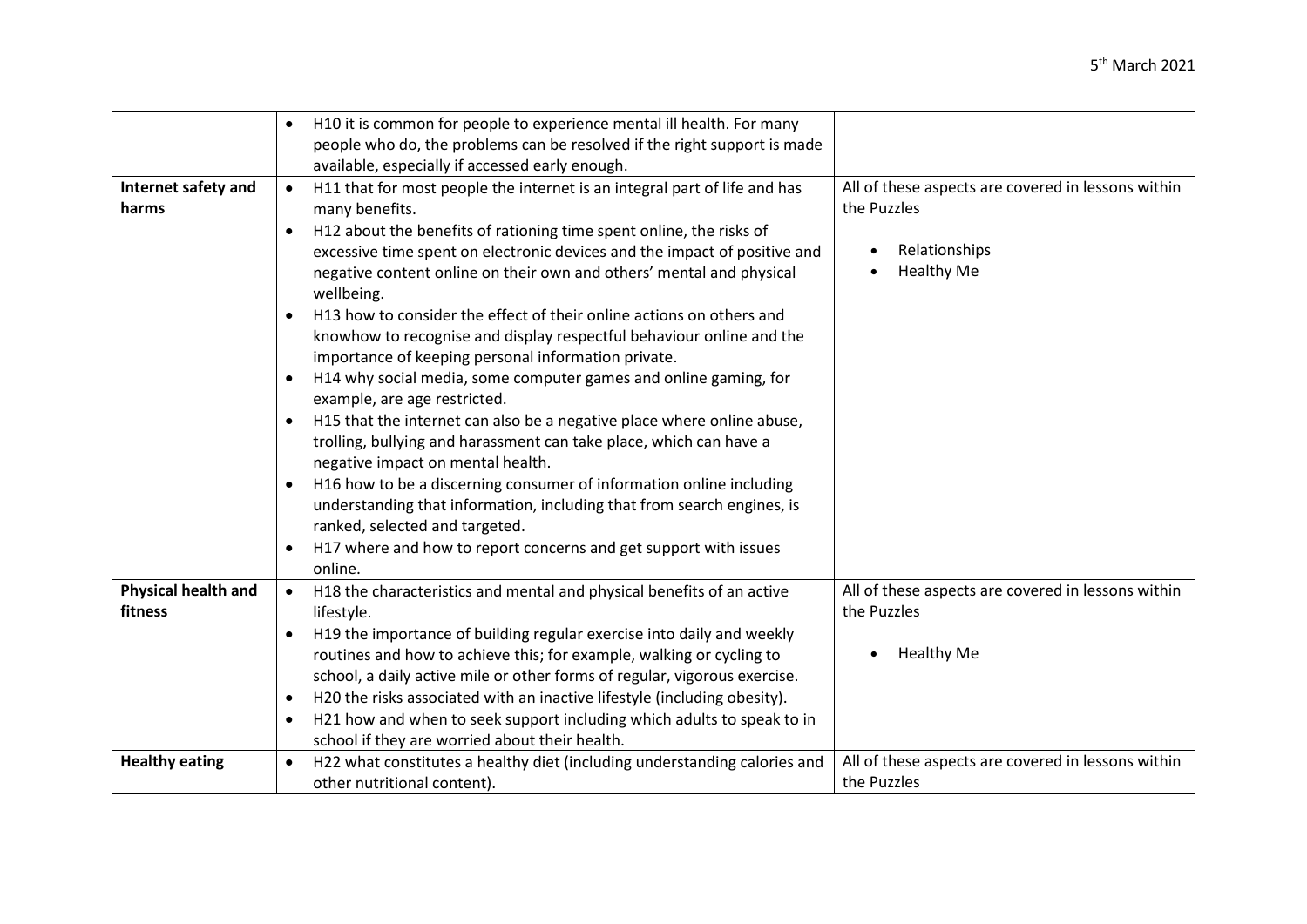|                            | H23 the principles of planning and preparing a range of healthy meals.<br>٠<br>H24 the characteristics of a poor diet and risks associated with unhealthy<br>$\bullet$<br>eating (including, for example, obesity and tooth decay) and other<br>behaviours (e.g. the impact of alcohol on diet or health). | <b>Healthy Me</b>                                  |
|----------------------------|------------------------------------------------------------------------------------------------------------------------------------------------------------------------------------------------------------------------------------------------------------------------------------------------------------|----------------------------------------------------|
| Drugs, alcohol and         | H25 the facts about legal and illegal harmful substances and associated<br>$\bullet$                                                                                                                                                                                                                       |                                                    |
| tobacco                    | risks, including smoking, alcohol use and drug-taking                                                                                                                                                                                                                                                      |                                                    |
| <b>Health and</b>          | H26 how to recognise early signs of physical illness, such as weight loss,<br>$\bullet$                                                                                                                                                                                                                    | All of these aspects are covered in lessons within |
| prevention                 | or unexplained changes to the body.                                                                                                                                                                                                                                                                        | the Puzzles                                        |
|                            | H27 about safe and unsafe exposure to the sun, and how to reduce the<br>$\bullet$                                                                                                                                                                                                                          |                                                    |
|                            | risk of sun damage, including skin cancer.                                                                                                                                                                                                                                                                 | <b>Healthy Me</b>                                  |
|                            | H28 the importance of sufficient good quality sleep for good health and<br>$\bullet$                                                                                                                                                                                                                       |                                                    |
|                            | that a lack of sleep can affect weight, mood and ability to learn.                                                                                                                                                                                                                                         |                                                    |
|                            | H29 about dental health and the benefits of good oral hygiene and dental<br>$\bullet$                                                                                                                                                                                                                      |                                                    |
|                            | flossing, including regular check-ups at the dentist.                                                                                                                                                                                                                                                      |                                                    |
|                            | H30 about personal hygiene and germs including bacteria, viruses, how<br>$\bullet$                                                                                                                                                                                                                         |                                                    |
|                            | they are spread and treated, and the importance of handwashing.                                                                                                                                                                                                                                            |                                                    |
|                            | H31 the facts and science relating to immunisation and vaccination<br>٠                                                                                                                                                                                                                                    |                                                    |
| <b>Basic first aid</b>     | H32 how to make a clear and efficient call to emergency services if<br>$\bullet$                                                                                                                                                                                                                           | All of these aspects are covered in lessons within |
|                            | necessary.                                                                                                                                                                                                                                                                                                 | the Puzzles                                        |
|                            | H33 concepts of basic first-aid, for example dealing with common<br>$\bullet$                                                                                                                                                                                                                              |                                                    |
|                            | injuries, including head injuries.                                                                                                                                                                                                                                                                         | <b>Healthy Me</b>                                  |
|                            |                                                                                                                                                                                                                                                                                                            |                                                    |
| <b>Changing adolescent</b> | H34 key facts about puberty and the changing adolescent body,<br>$\bullet$                                                                                                                                                                                                                                 | All of these aspects are covered in lessons within |
| body                       | particularly from age 9 through to age 11, including physical and                                                                                                                                                                                                                                          | the Puzzles                                        |
|                            | emotional changes.                                                                                                                                                                                                                                                                                         |                                                    |
|                            | H35 about menstrual wellbeing including the key facts about the<br>$\bullet$                                                                                                                                                                                                                               | <b>Changing Me</b>                                 |
|                            | menstrual cycle.                                                                                                                                                                                                                                                                                           | <b>Healthy Me</b>                                  |
|                            |                                                                                                                                                                                                                                                                                                            |                                                    |